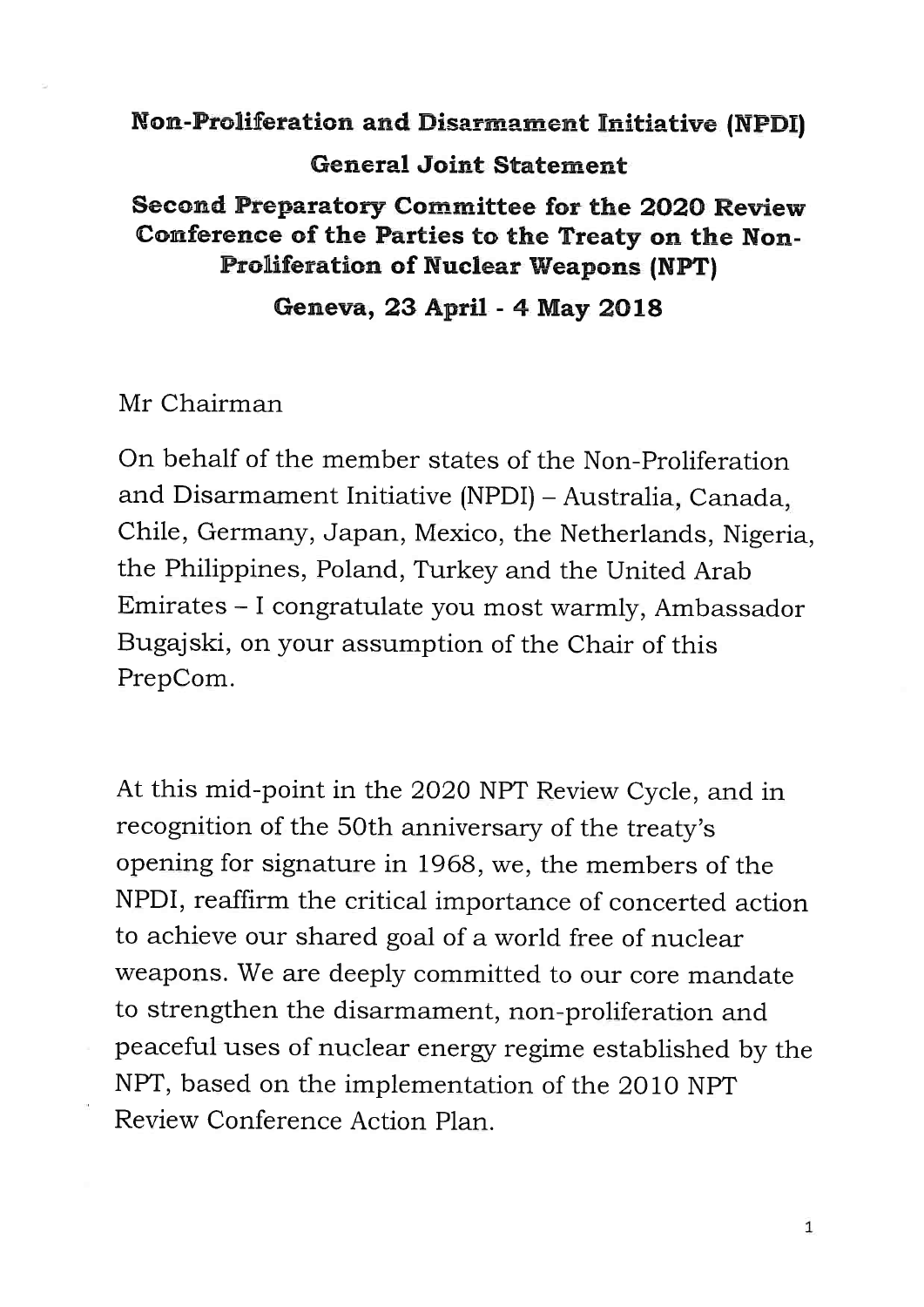We are united and focused on the NFI"s objective to prevent the spread of nuclear weapons and weapons technology, to foster the use of nuclear energy for peaceful purposes, and to facilitate nuclear disarmament and general and complete disarmament. In this vein, the NPDI endorses the reflections of the PrepCom 2017 chair as common ground for NPT member states and discussions during the remainder of this Review Cycle.

## Mr Chairman

Despite the recent period of restraint, North Korea's illegal nuclear and ballistic missile programs continue to pose a grave threat to global security. The NPDI hopes that dialogue will lead to North Korea taking concrete steps towards complete, verifiable, and irreversible denuclearisation of the Korean Peninsula in a peaceful manner. We strongly urge North Korea to fulfil its commitments under the Six-Party Talks, including those in accordance with the September 2005 joint statement, to abandon all nuclear weapons and existing nuclear programs, to return, at an early date, to the NPT; to comply with its obligations under multiple UN Security Council resolutions; refrain from conducting further nuclear and missile tests; and to adhere to its International Atomic Energy Agency safeguards agreement. NPDI countries commit to the continued the implementation of their obligations under UN Security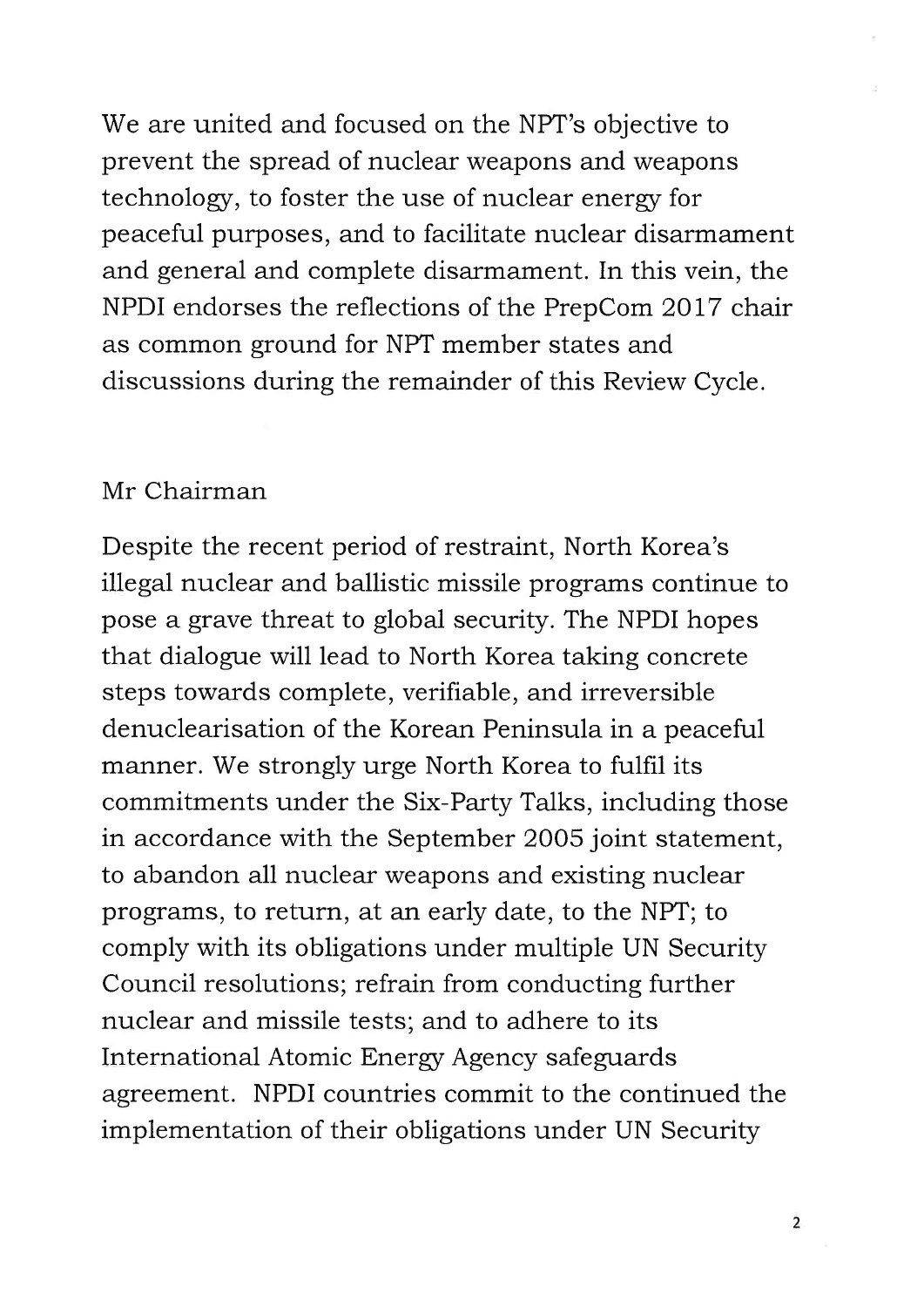Council resolutions and to maintaining maximum diplomatic and economic pressure on North Korea.

# Mr Chairman

The NPDI is committed to contributing to a successful outcome of the current Review Cycle, based on the need to comprehensively address all three pillars of the NFI' (nuclear disarmament, non-proliferation and peaceful uses). In this respect, we urge all States Parties to fully comply with their obligations and commitments under the NPT, particularly with the full and prompt implementation of all the actions in the 2010 Action Plan.

The NPDI will continue to build on the agreed 2010 NPT Action Plan by developing new ideas and initiatives that can help build bridges between NPT member states. Additionally, we are supporting a detailed discussion on strengthening the NPT Review Process. We will look to the broader NPT membership to assist us in taking this important issue forward. As part of this agenda, concrete progress on greater gender equality will be a priority.

The NPDI is pleased to submit for consideration at this PrepCom several working papers on: safeguards; DPRK; strengthening the review process; and transparency. The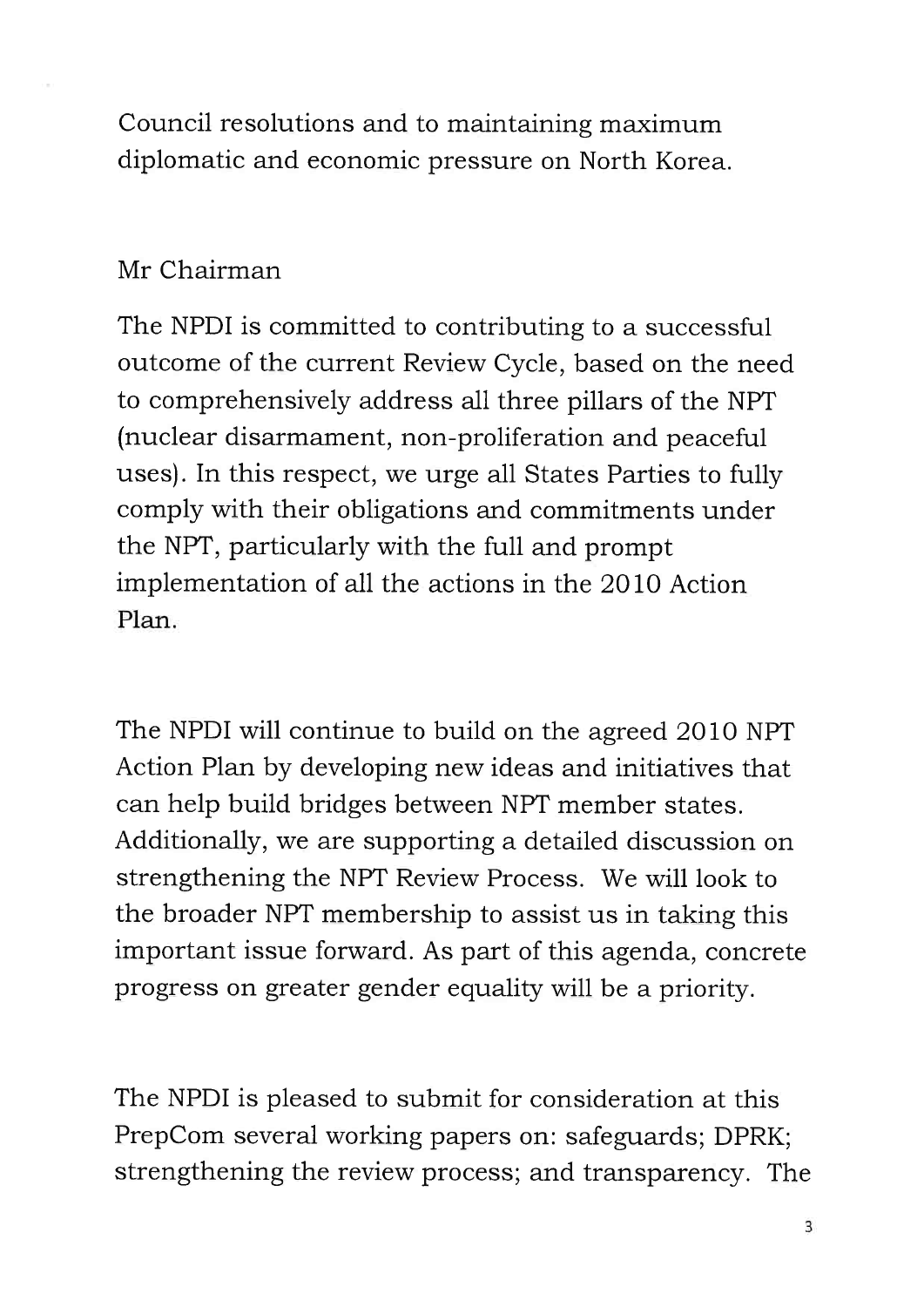language agreed in these working papers reflects our group's diverse, cross-regional membership and should be of broad interest to the wider NPT membership.

# Mr Chairman

The NPDI resolves to work actively towards further progress and concrete results on nuclear disarmament. Sustained, high-level political leadership as well as unwavering commitment to the NPT are needed to make concrete progress towards achieving deeper reductions in nudear arsenals worldwide and towards the total elimination of nuclear weapons. This also requires trust and confidence-building measures to create an environment conducive to nuclear disarmament.

The Comprehensive Nuclear-Test-Ban Treaty (CTBT) is an essential component for achieving nuclear disarmament and non-proliferation. The NPDI regrets that the Treaty, 21 years after its opening for signature, is yet to come into force. We therefore urge all states that have yet to ratify the CTBT, and in particular the remaining Annex II states, to do so without delay.

Increasing the transparency of all States Parties on the implementation of NPT commitments is the signature initiative of the NPDI. We reiterate our commitment to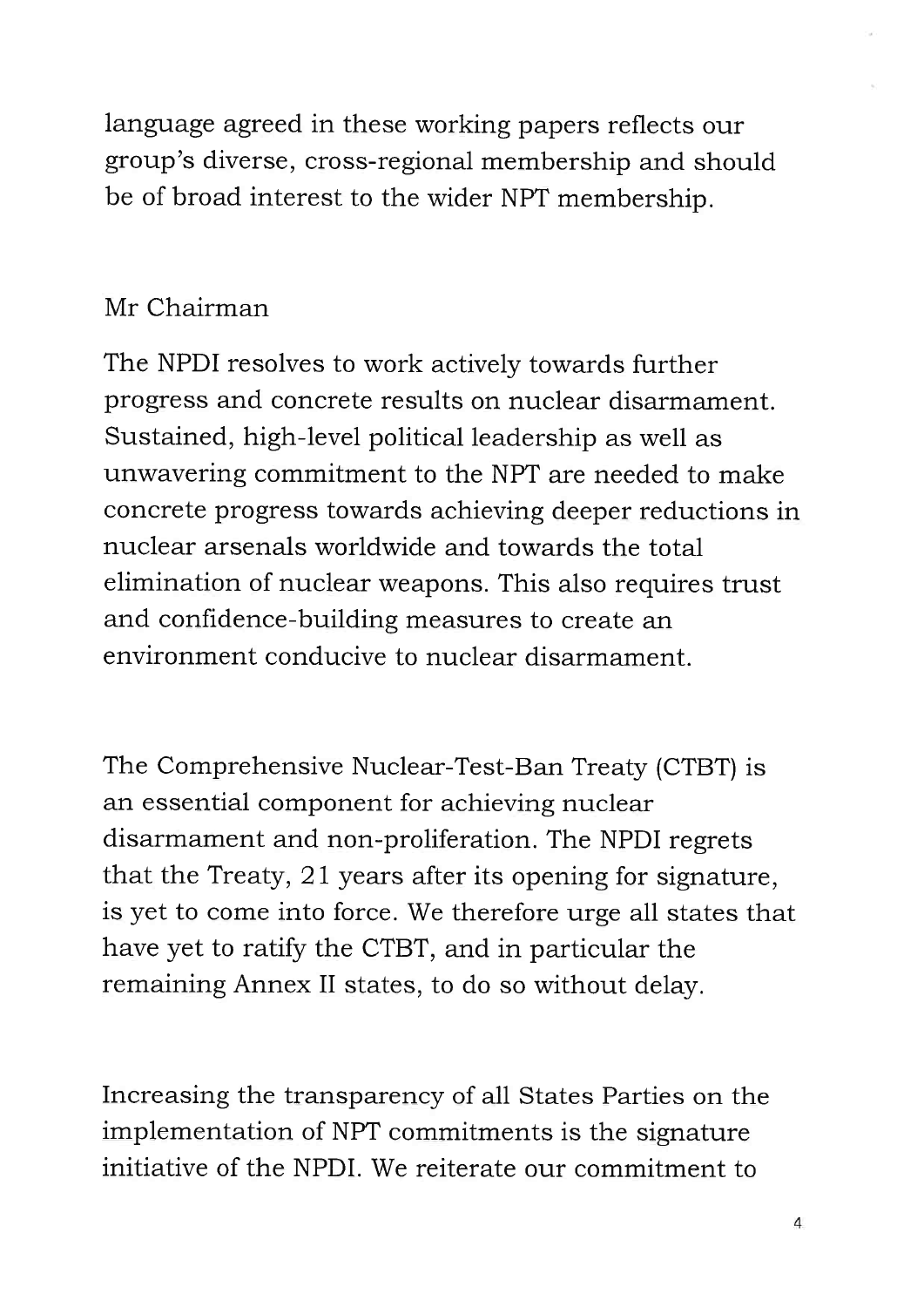continuing our constructive dialogue with the five NFI' nuclear weapon states to make progress on strengthening the NPT. We call on the nuclear-weapon states to use a standard reporting form to provide regular reports to the NFI' on implementation of their nuclear disarmament obligations. We commend the NPDI reporting template to all States Parties as a useful transparency tool. We would welcome further dialogue on the information provided in those reports, including with nuclear weapons states.

Further progress on nuclear disarmament verification is essential to attain and sustain a world without nuclear weapons. NPDI members support the International Partnership for Nuclear Disarmament Verification (IPNDV), and the Group of Governmental Experts on Nuclear Disarmament Verification. We welcome the active collaboration and dialogue between NWS and NNWS in these processes, which are essential for building trust and technical capacity.

The NPDI is working actively towards the early commencement of negotiations on a treaty to ban the production of fissile material for nuclear weapons or other nuclear explosive devices (FMCT). We welcome the work of the High-level FMCT expert preparaatory group and look forward to considering the group's final report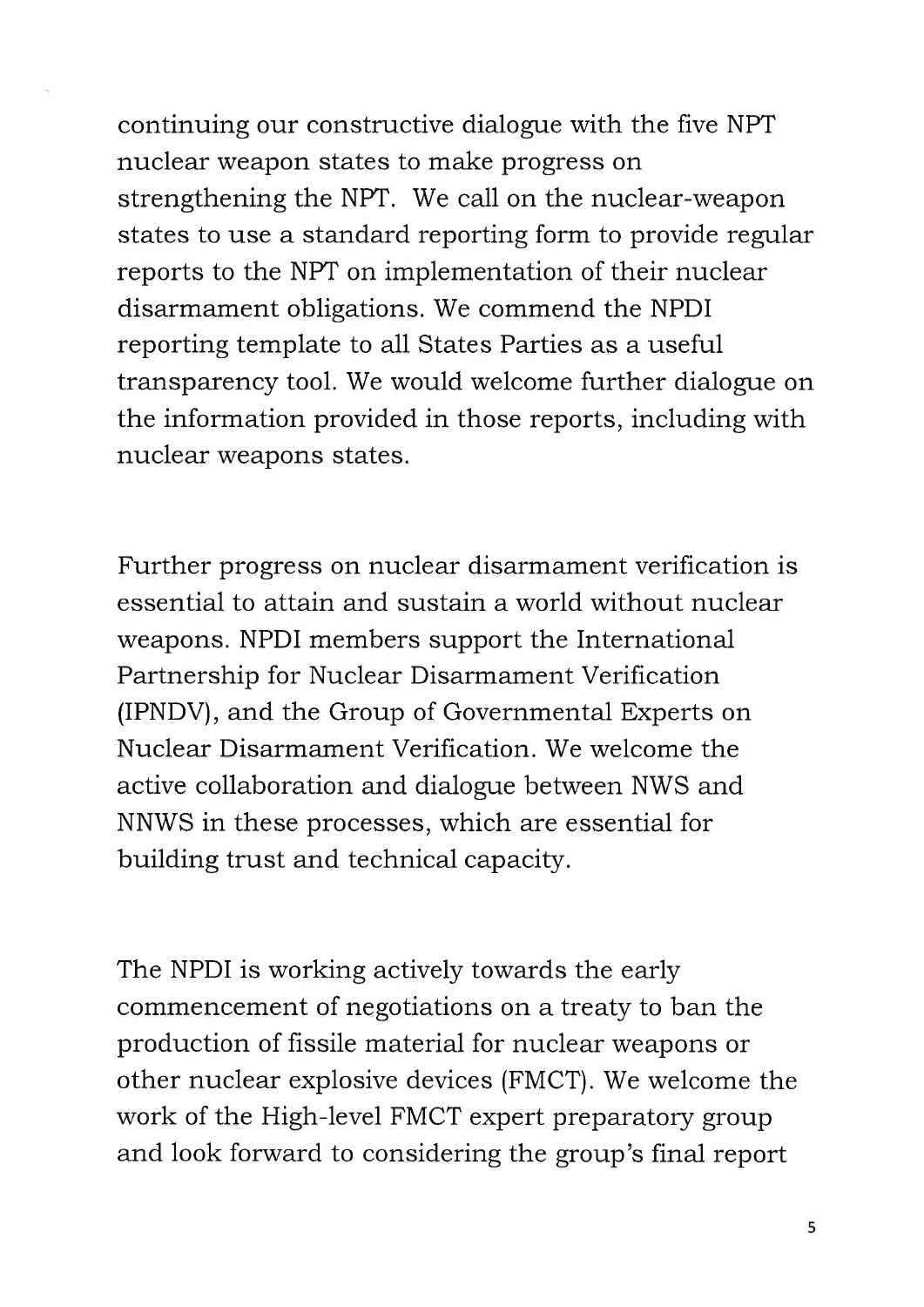later this year. The NPDI commits its full support to this process and urges the Conference on Disarmament to launch negotiations on such a treaty as soon as possible.

# Mr Chairman

The NPDI is committed to strengthening the effectiveness and efficiency of the IAEA safeguards systems. The IAEA Comprehensive Safeguards Agreement, in combination with an Additional Protocol, is considered to be the current international verification standard. We call upon all States that have not yet done so to conclude and implement an Additional Protocol without delay.

The NPDI is committed to the further successful implementation of the Joint Comprehensive Plan of Action (JCPOA) with Iran, which demonstrates concretely that diplomacy can successfully advance NPT objectives when supported by a broad international consensus. Continued strict implementation of the JCPOA by all sides, based on full respect for the NPT, will ensure the exclusively peaceful nature of Iran's nuclear program. We welcome the International Atomic Energy Agency's (IAEA) continued activities to monitor and verify Iran's implementation of its JCPOA commitments.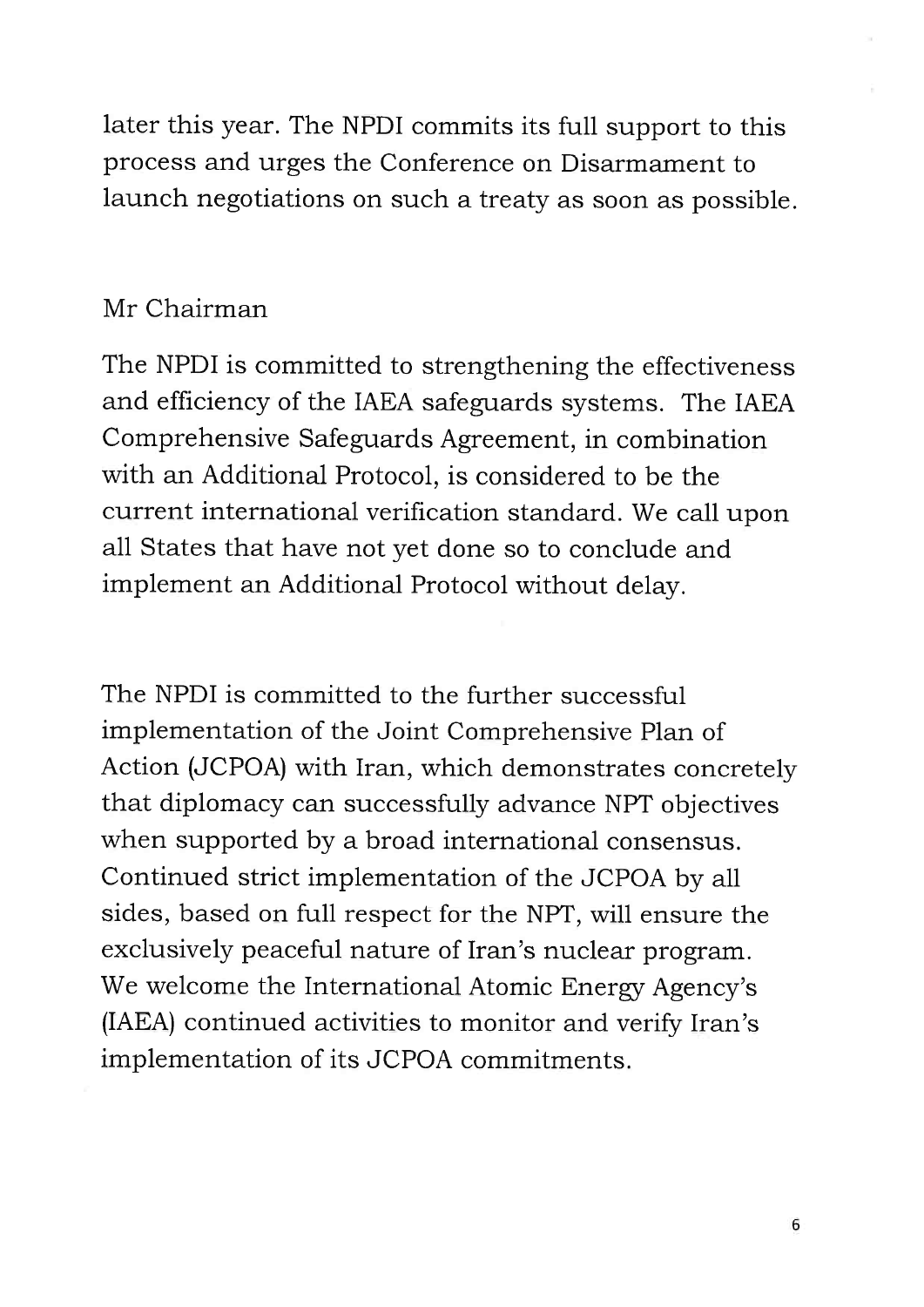$\frac{6}{3}$